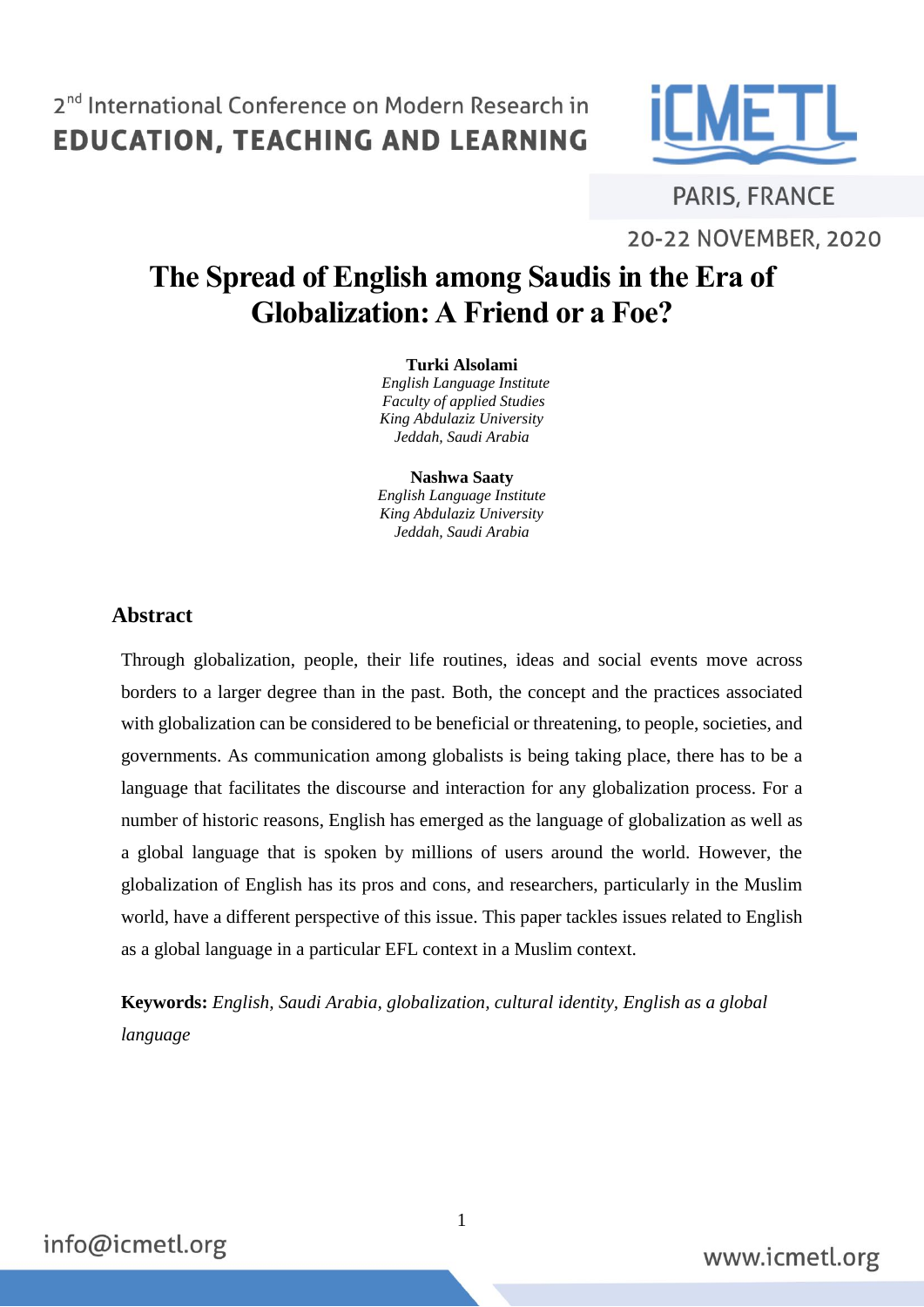

**PARIS, FRANCE** 20-22 NOVEMBER, 2020

#### **Introduction:**

Globalization of nations is an inevitable outcome of recent technological developments and inventions that facilitate interaction at various levels - economic, political, technological, social, and cultural (Timothy, 2019). These interactions take place among countries, business firms, scholars, and individuals, and they require a common language of communication. English has been viewed by many as the language of globalization for its superiority over other languages used in international communication (Sharifian, 2016). Therefore, many countries have introduced the teaching of English in schools and universities, and in some cases, English has become a requirement for certain types of employment (Fabo, Beblavý, & Lenaerts, 2017).

Despite the expansion of English into the *lingua franca*, research has documented resistance and hostility to the rapid intrusion of English into the lives of some people (Fitriati  $\&$  Rata, 2020). English is viewed as a barrier and its expansion is a threat to local cultures and communities. This perception can be intensified in the Muslim world as it may be regarded by some as a threat to a very sacred language, Arabic (Abd Rashid & Ibrahim, 2018).

The views of the globalization of English and its impact are controversial. The literature review below offers a classification of how people view the spread of English in their respective countries. Some research studies have indicated that some people take a positive view and are openly accepting of the English language, seeing it as a necessity for modernisation. Other researchers have indicated that some people oppose its spread and view it as destructive, fearing that it will eliminate societies and languages (Hassan & Change, 2020; Islam, 2019; Rahman et al., 2019).

This paper highlights some of these issues that are related to English as a global language in the light of the existing literature and taking Saudi Arabia as a case study. It is of particular interest for stakeholders and EFL course designers when taking into consideration sensitive elements of culture, religion and L1. Additionally, it offers a common platform for arenas of dialogue and international cooperation.

### info@icmetl.org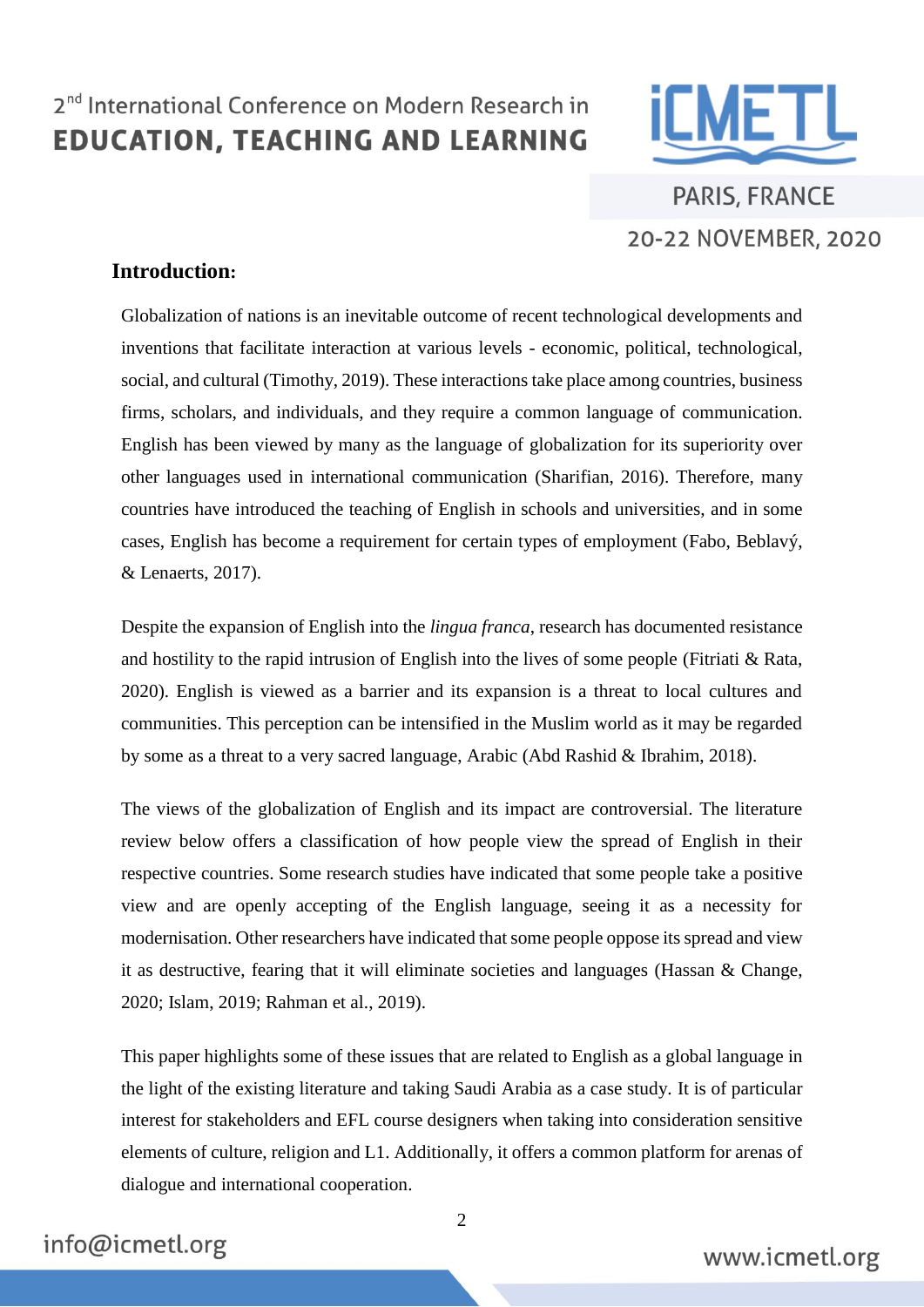

**PARIS, FRANCE** 20-22 NOVEMBER, 2020

#### **The Saudi Context**

Saudi Arabia is a monocultural and conservative Muslim country that has never been under any colonisation. The religion of Islam is a strong and vital motivating force for Saudis, and it governs all aspects of law, community behaviour, culture, and daily affairs (Alfalih, 2016; HAQ & Smadi, 1996). In addition, Saudi Arabia presents itself as the defender of the faith in the face of a cultural and religious onslaught from the West due to its leading position in the Islamic world and having the two holiest cities for Muslims - Makah and Medina (Fandy, 1999). The Arabic language is the official language of Saudi Arabia, the language of education, media and government. Arabic has an important status in the Arab world and particularly Saudi Arabia. Arabic is the language of the holy book, and Muslims and Islamic scholars believe that the Quran is one of the reasons for preserving the language.

Saudi Arabia is the one of the youngest and wealthiest countries in the world. It is the largest oil producer and around 90 percent of its income is derived from oil. To minimize its heavy dependence on oil revenue, the Saudi government's Eighth Development Plan (2005-2009) stated that its vision was for:

"*a diversified and prosperous economy that ensures a supply of rewarding job opportunities and economic welfare to all citizens, provides good quality education and healthcare to the population, and helps manpower acquire the necessary skills while maintaining the Kingdom's Islamic values and cultural heritage*".

Saudi Arabia has experienced a profound and rapid social change as well as economic growth, and these have been accompanied by modernisation in many fields of life including education, medical care, welfare, and individual lifestyles (Elyas, 2008). This new trend has entailed a knowledge transfer from other cultures, especially developed Western countries (HAQ & Smadi, 1996). The determination of the Saudi government to pursue economic and technological development has continued, and this was evidenced in 2004 when it initiated a five-year scholarship program for Saudis to pursue their education in countries around the globe. This arrangement is called the King Abdullah Scholarship Program (KASP). In 2009,

#### info@icmetl.org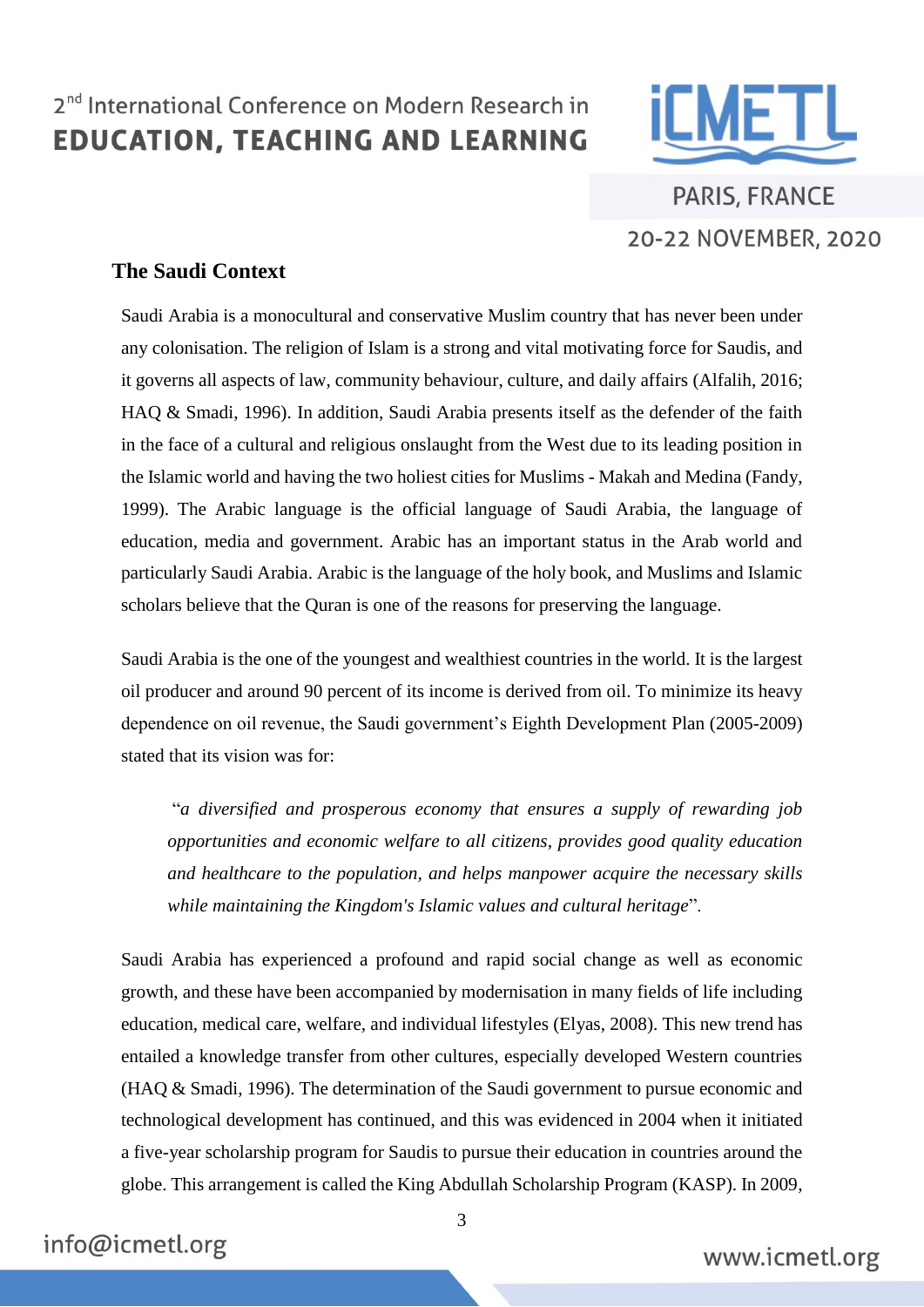

PARIS, FRANCE

#### 20-22 NOVEMBER, 2020

KASP was extended for another five years. The plan is to send more than 100 000 students for undergraduate and postgraduate studies in different fields of study to more than 14 countries in North America, Australia, Asia and Europe. However, the focus has been heavily on sending students to the USA. One of the main objectives of the program is to exchange education and culture with other parts of the world in order to create a new generation with a western-based education who will transfer knowledge and be part of the transformational phase of the country to diversify its economic base (Ministry of Higher Education, 2010).

#### **English in Saudi Arabia**

English features in public life in Saudi Arabia as a semi-official language, often in tandem with Arabic (Moody, 2009). According to Kachru (1992) model, Saudi Arabia would be considered as one of the "expanding countries circle" where English still has a foreign language status. The spread of English can be seen from the high number of expatriates who work in Saudi official and from the non-official establishments where they use English as the communication language (HAQ & Smadi, 1996). Signs and public notices are common in both languages. Radio and television have English programs, and there are at least two English-language newspapers in most countries, intended mainly for English-speaking expatriates but increasingly read by L1 Arabic speakers (Elyas, 2008).

Since the mid-1700s most major scientific and technological research has been reported in learned English-language journals, and so, for countries that wished to adopt modern scientific developments the study of that language become a priority in the educational agendas of non-native English speaking countries (Jung & Norton, 2002). In Saudi Arabia, too, educational policymakers realized the significance of English as a global language of communication. The learning of English is currently accorded priority in the Saudi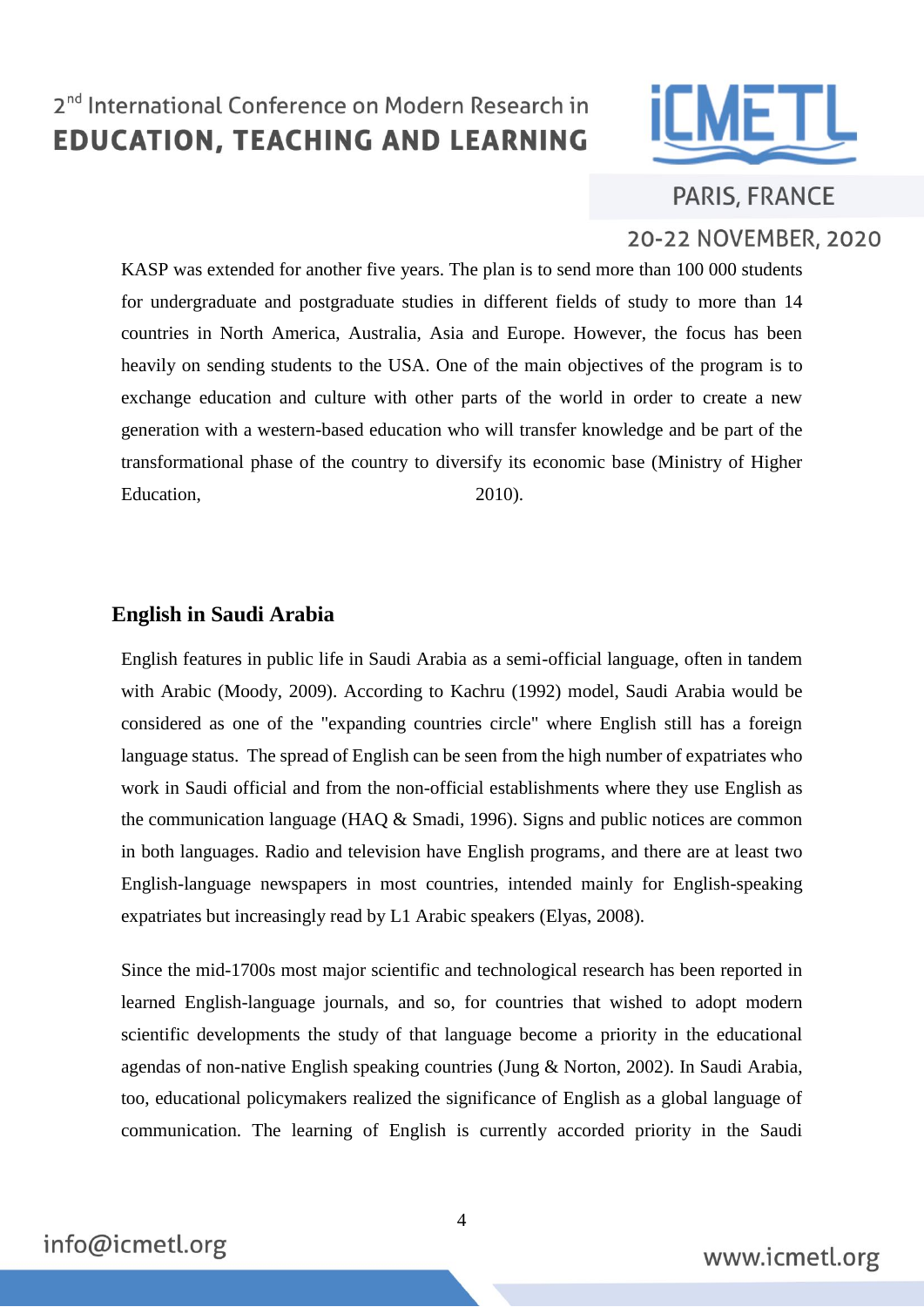

**PARIS, FRANCE** 20-22 NOVEMBER, 2020

educational system; it is the only foreign language taught in schools and is a core introductory course for all majors in all Saudi universities (Barnawi & Al-Hawsawi, 2017).

English was identified as a powerful tool to facilitate the course of modernisation of the country (Karmani, 2005), and the introduction of English teaching in the Saudi educational system was a response to a demand both by government and by public need (Alrabai, 2018). Indeed, as early as 1930 English was introduced to the school curriculum and became the first foreign language incorporated into the Saudi primary education system (Al-Hazmi, 2017). A reorganization of the Saudi educational system in 1942 resulted in English being taught at higher levels too, and it became one of the subjects taught in the newly established intermediate and secondary schools. Initially, English language occupied four lessons in the weekly timetable of intermediate and advanced public schools, but later this was increased to six classes per week. English was fully incorporated into the curriculum of all primary schools in 2003 (Elyas, 2008).

The recent expansion of the teaching of English in Saudi Arabia has been rapid.The programs are intensive and may occupy between 20-25 hours each week. Many universities entered a race to recruit English-language teachers, buy international textbooks, and obtain the latest technologies that support teaching and learning.

#### **Perspectives on Globalization and the Spread of English**

English has emerged as the hegemonic language in the contemporary world, due both to the extensive impact of the British Empire during the colonial period and to the dominance of the American economy, culture, science, technology, and politics (Gordin, 2017). English has become the *lingua franca* of interaction. English is the mean of communication in air traffics and used in sciences, technology as well as the main language for music, movies, and advertising, and it is also the language of international entertainment activities e.g. tourism (Hopkyns, 2014). Over 80 percent of all information of the materials on the internet are written in English. The number of speakers of English (native and non-native is estimated in millions and growing (Crystal, 1995).

### info@icmetl.org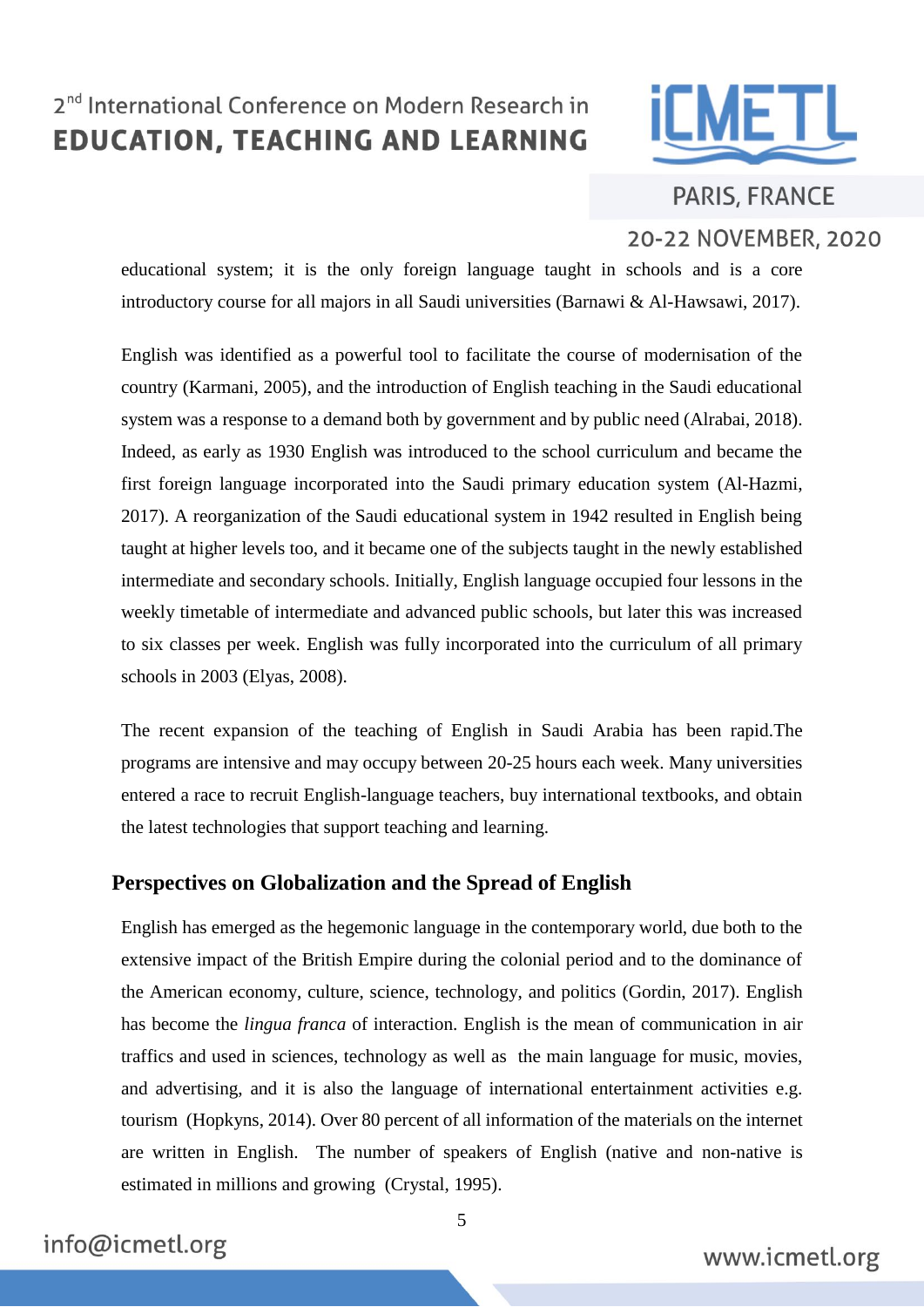

**PARIS, FRANCE** 20-22 NOVEMBER, 2020

Pennycook (1999) offered a rationalization for the rise of English as a global language. Firstly, it may be attributed to a *colonial celebration* that viewed the globalization and dominance of English as a reflection of its superiority over other languages. Secondly, *the rise of laissez-faire liberalism* which views the spread of English is a positive benefit because it can coexist harmoniously with other languages Thirdly, *language ecology* whereby English is perceived as a global language which threatens the survival of other languages. Fourthly, *linguistic imperialism*, where the dominance of English is perceived to be an extension of political and economic imperialism (Phillipson, 2016).

Held (1999) classified perspectives of globalization into three groups, h*yperglobalist, sceptical,* and *transformationalist*. According to the hyperglobalist concept, globalization is viewed as a new epoch of human history where traditional nations states and business units merge into a global economy. According to this theory, globalization will bring 'denationalization' of economies through the establishment of borderless networks of production, trade and finance and where it is driving the construction of new economic, social, and political world orders, leading ultimately to greater overall homogeneity (Held, 1999). On the other hand, the sceptical view of globalization is that the current levels of economic interdependence are by no means historically unprecedented or inevitable, for national governments still exist to regulate trade and power (Held, 1999). The *transformationalist* view is that globalization is the central driving force behind the rapid social, political and economic changes that are reshaping societies and the world order (Held, 1999).

Following Held's work, Dewey (2007) adopted the same conceptualizations to describe the perspectives of the spread of English in the world. The hyperglobalist framework can correspond to linguistic imperialism and notions of international English hegemony. The sceptical view is that English can continue to be taught in according to the native-speakers' norms with no apparent threats or need for further change. The transformationalist view considers that languages are reshaping the world order in accordance with the socio-political

### info@icmetl.org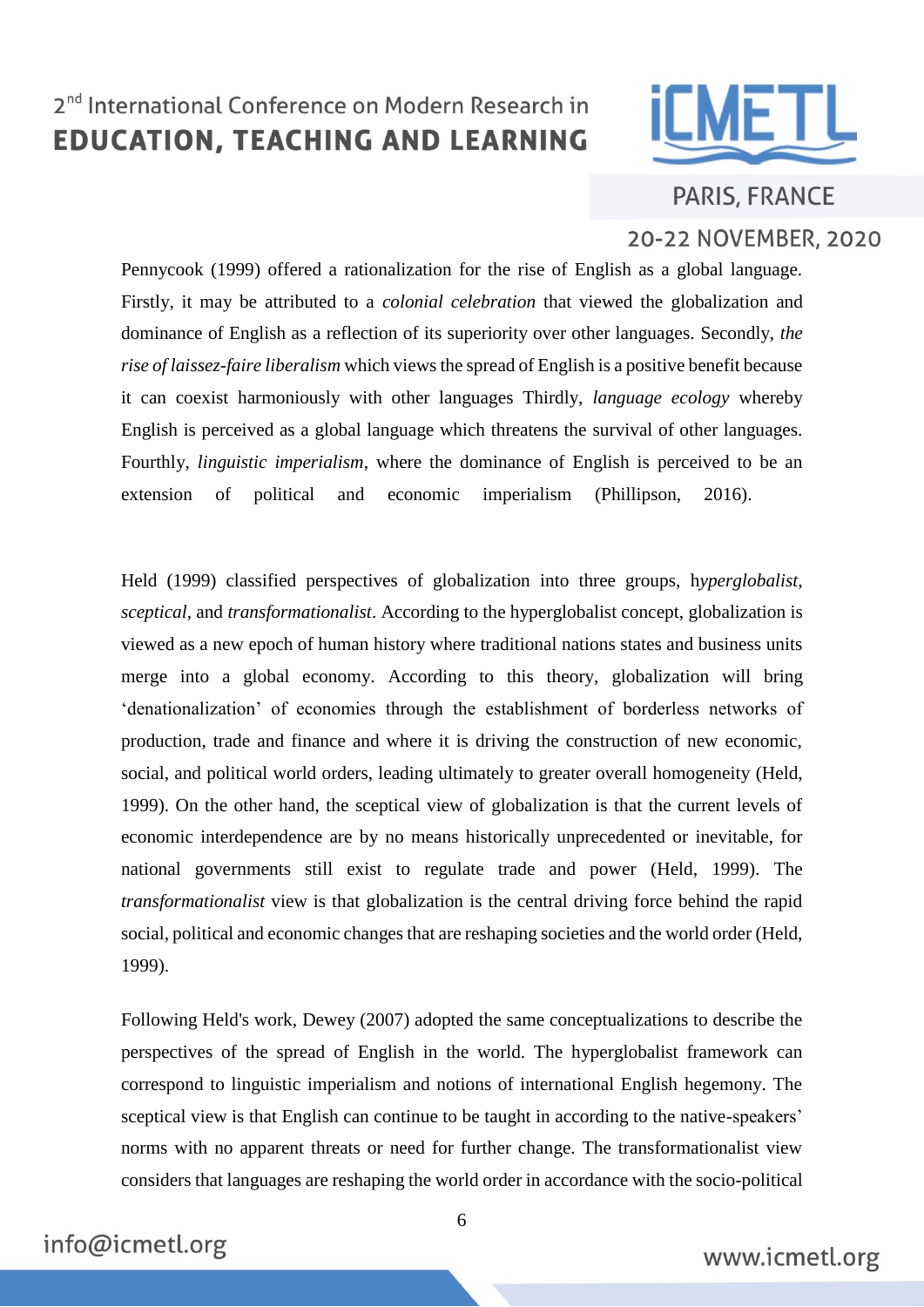

# **PARIS, FRANCE** 20-22 NOVEMBER, 2020 movements that are taking place.

#### **Globalization and Cultural Identity**

There is a common agreement that the world is becoming culturally globalised by continuous, increasing, and deepening flows of goods, people, capital, ideas, and information across national boundaries (Hopkyns, 2014). The facts that people across the globe are watching the same programs and that international restaurants are opening throughout the world are indisputable evidence of the globalization.

The discourse regarding the merits of globalization is a controversial issue in Saudi Arabia, as indeed it is in many other countries. There are some who affirm that globalization has become a reality which provides benefits, but conversely others assert that globalization is leading to the cultural domination of Western values over their own traditional values (*Saudi Gazette*, 2010). Most critics of globalization are sceptical of the benefits and advantages, citing the unknown implications of globalization on their Islamic lifestyles. Proponents, on the contrary, view globalization from a hyperglobalist or a transformationalist perspective. Tomlinson (2003) rightly states that: "cultural identity is a not a fragile communal, psychic attachment, but a product of deliberate cultural construction that is maintained by regulatory and socialising institutions on the state" (p271). He maintains that globalization proliferates identities rather than destroys them by interaction with other cultures that enables individuals to enhance their knowledge of others.

#### **The Impact of English in Saudi Arabia: The ongoing Debate**

The spread of English across Saudi Arabia has been unsettling for a number of researchers (Ahmed Alsisy & Abdullah Alsewiket, 2020; Elyas, 2008; HAQ & Smadi, 1996; Karmani,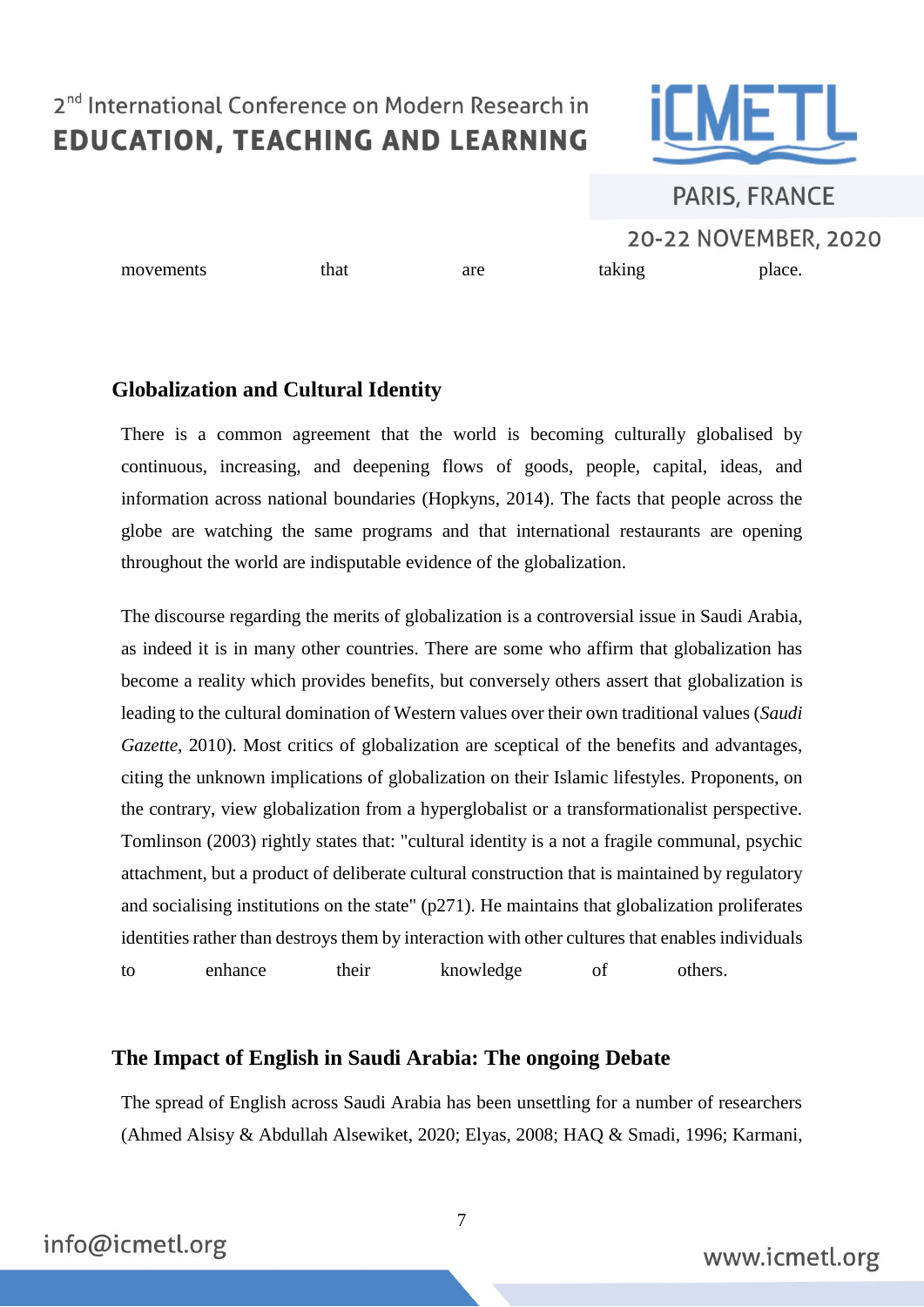

**PARIS, FRANCE** 20-22 NOVEMBER, 2020

2005). Their research findings have showed different views and perspectives of how the rise of English as a global language has impacted Saudis positively or negatively.

Karmani (2005) believe that the teaching of English nowadays is a tool used in the Muslim countries that would lead to a de-Islamisation of Islamic nations. He believes that the rise of English in Muslims countries has a hidden agenda, namely: "less Islam and more English". This notion is supported on three grounds. In a response to Karmani (2005), Elyas (2008) argues that these claims are based on Karmani's personal observations regarding the Western media and that no empirical studies have been conducted to support such views.

Arabic is a sacred language for Saudi Muslims and its existence and protection is rooted in the fact that it is the language of the Quran. Moreover, Karmani (2005) notes that there have been concerns that the huge investment in, and spread of English-language education, that included language centres and highly-paid English teachers has led to a perception that the Arabic language is not the language that could meet global challenges. Karmani (2005) seems to be sceptical that this expansion would lead to the Anglicisation of education at the expense of Arabic. The voice of Arabic scholars who have been calling for the translation of all knowledge into Arabic rather than English seems contrary to the wave of change that is spreading across the world, and as Elyas (2008) has rightly explained, it is necessary to accept the fact that "English is here to stay".

The investment in the English language has not only applied to education, trade, technology, and the economy, but it also involves the media. Many English-speaking channels have been established in Saudi Arabia and in the region to broadcast to the entire Middle East. These channels extensively broadcast American media products such as movies, sitcoms, music and news. In addition, the domination of English on most popular websites is a means whereby Saudis can learn to read and write in English and be part of the globalised world using the language of globalization. Karmani (2005) warns that the constant exposure to English would lead to what he called "cultural alienation".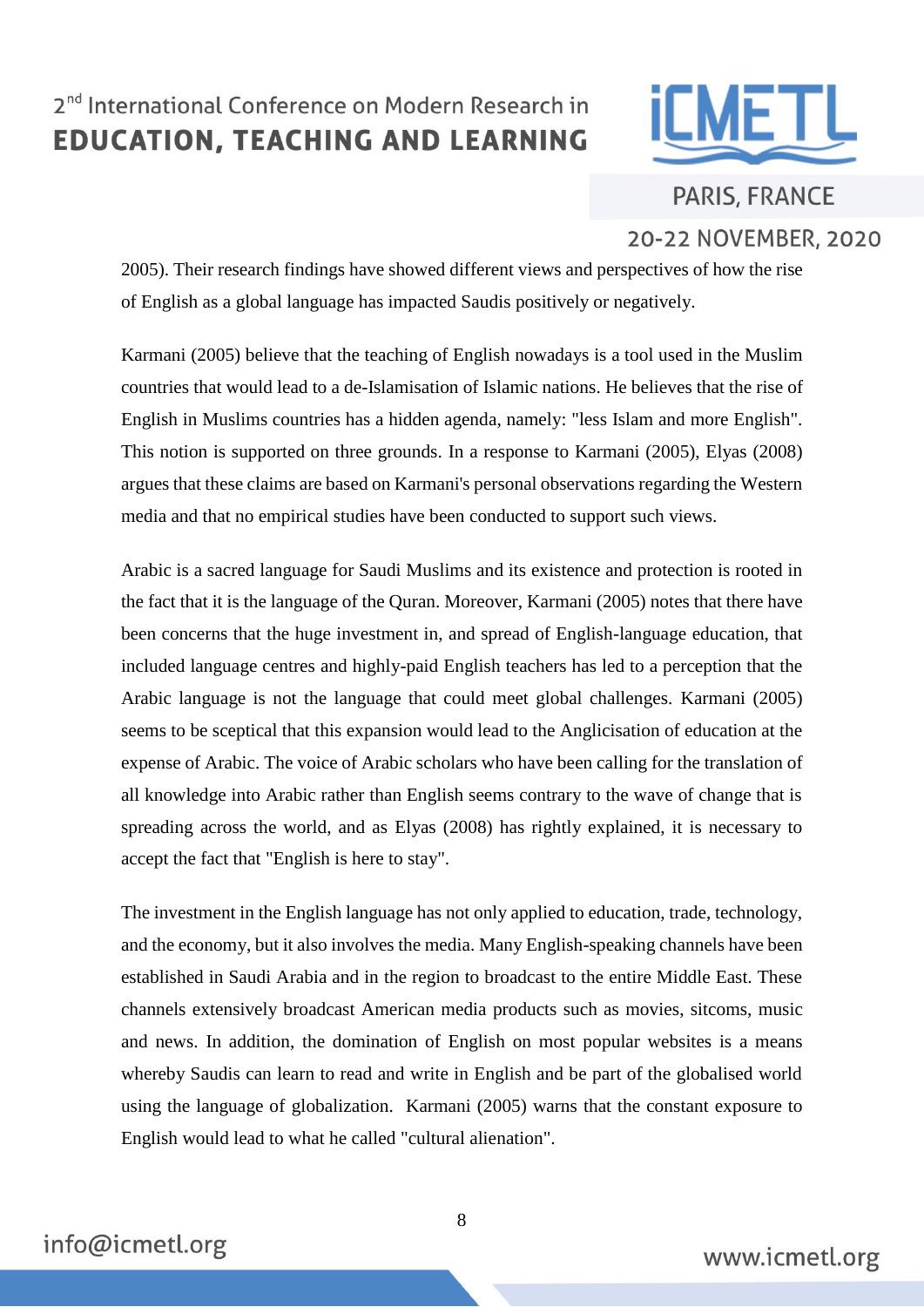

**PARIS, FRANCE** 20-22 NOVEMBER, 2020

English-language education entails the exposure of learners to the culture of Englishspeaking countries. Mastering different languages has many cultural advantages for both individuals and the community. Access to other languages enables people to be more flexible and aware of other cultures and points of view, and people who speak more than one language tend to be more accepting of other ethnic groups and cultures. Elyas (2008) found that the majority of Saudi students majoring in English oppose the idea of separating the learning of English and the culture of English and do not see English as a threat to their cultural identity. Rather, they consider it to be a language of communication that is becoming essential for many forms of employment, travel, and business. However, some elements of Western culture permit drinking alcohol and dating, practices that are considered taboo in some Muslim countries such as Saudi Arabia. Al-Asmari (2008) states that there are constraints to introducing English culture into classrooms, and these include establishing 'red lines' around sensitive aspects of Saudi culture. This has been described as ethnocentrism, and in the context of Saudi Arabia it may be considered to be a form of 'cultural sheltering'.

Learning a language is not simply the learning of the grammar and the lexis but entails absorption of its culture, customs, and beliefs. Crystal (1995) asserts that English imposes its cultural background on the mind of its learners. Mohd-Asraf (2005) expresses the position of some Muslim scholars in opposing the teaching of English culture as it may lead students to become westernized or to adopt secular values which contradict the Islamic faith. They argue that English to be taught nothing more than a linguistic means to certain ends.

As the command of English in non-English-speaking countries can create opportunities, the lack of English can create problems. The Saudi government has called on the private sector to employee more Saudis, especially high school graduates, to replace foreigners. Some of these companies have a global connection and require English proficiency, both spoken and written. However, the lack of English by many young people may have contributed to a relatively high level of youth unemployment in Saudi Arabia because many corporations use English as their first language of communication. As in many other countries, the adoption

### info@icmetl.org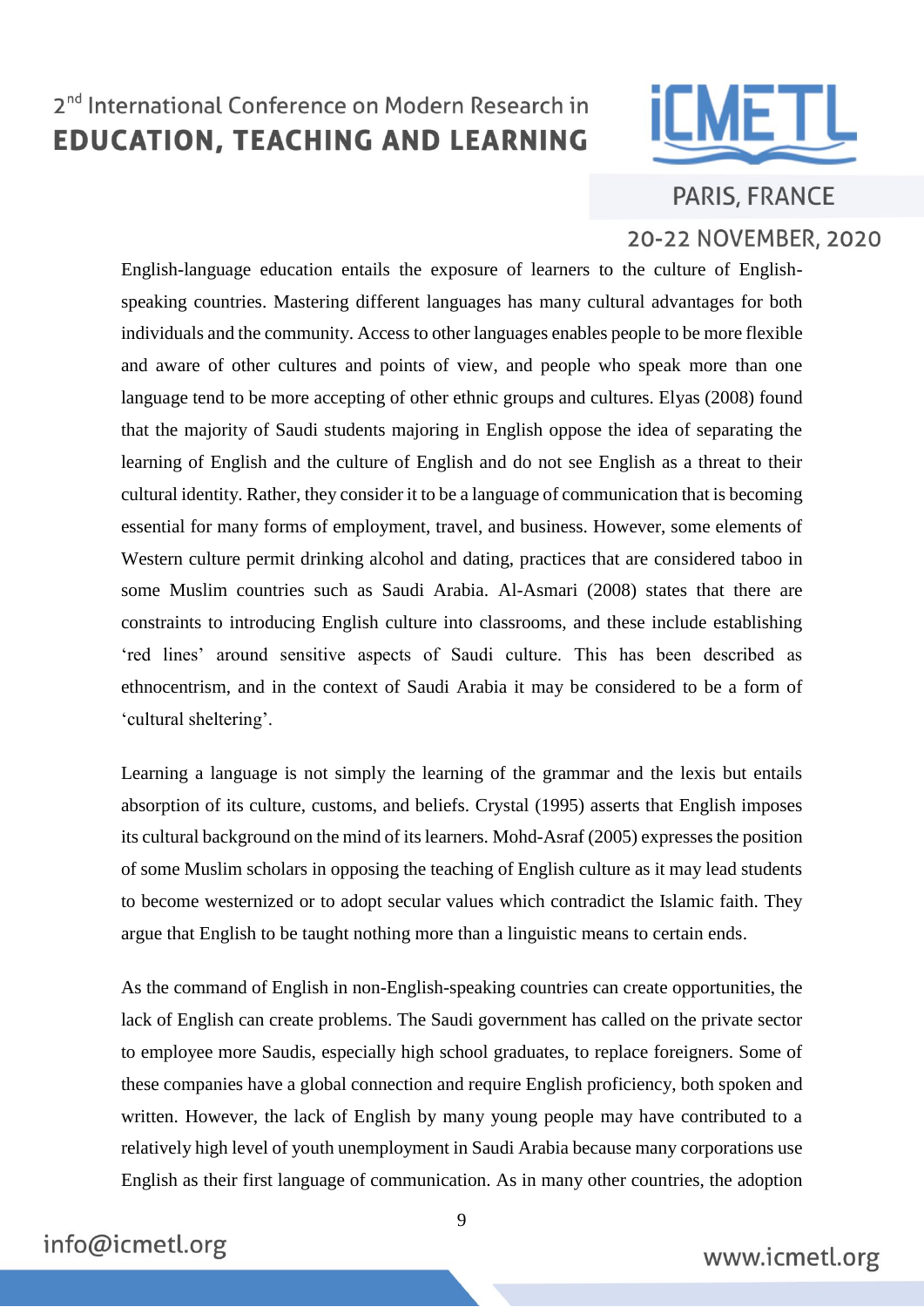

**PARIS, FRANCE** 20-22 NOVEMBER, 2020

of English seems to be unavoidable in the Arab world, including Saudi Arabia, and people just have to deal with it.

As Elyas (2008) states:

"*English is here to stay, but the people are reshaping, remoulding, and adjusting it to suit them best. Hence, it will be interesting to see whether the Arab world will adapt its own version of the English language, or embrace the present one together with its cultural and social norms*" (p. 46).

#### **Conclusion:**

It can be said that the teaching of English in Saudi as a global language has not yet conceptualized its position in the country as the language of communication that goes side by side with Arabic. However, the globalisation of Saudi Arabia requires that English should be taught in schools and given emphasis, despite the sceptical views on its impact on the cultural identity. English is viewed by many non-English speaking contexts in the world as a global language that is used in various aspects of life and business.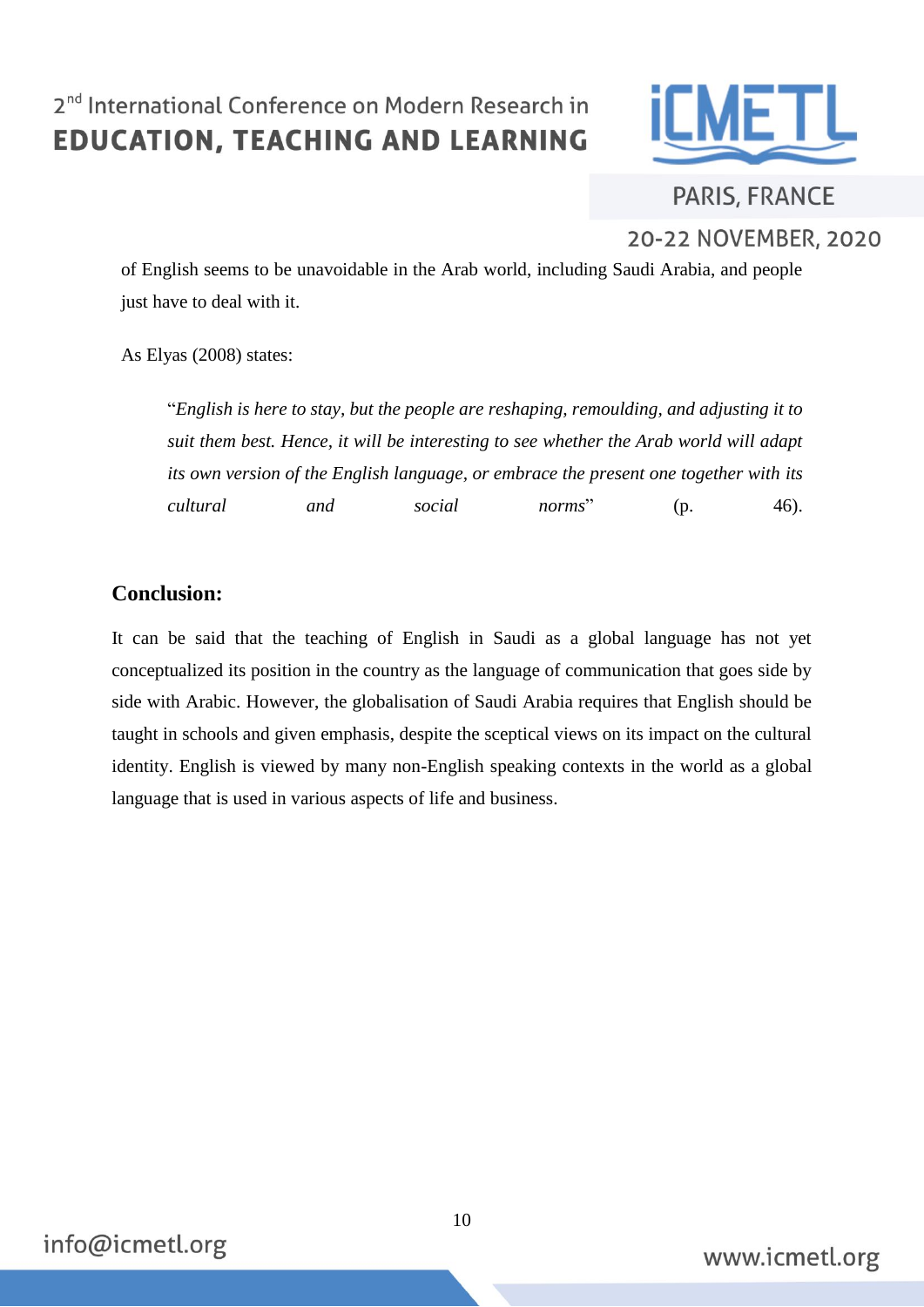

PARIS, FRANCE 20-22 NOVEMBER, 2020

#### **References**

- Abd Rashid, R. S. A., & Ibrahim, E. H. E. (2018). *English language textbooks and portrayal of culture: A content analysis.* Paper presented at the MATEC Web of Conferences.
- Ahmed Alsisy, G., & Abdullah Alsewiket, A. J. اح.  $\geq$  2020). Persectives of Academic Staff and Graduate Students on the Effects of Globalization on Cultural Identity in Saudi Arabia: A case Study. *36*(4), 1-36.
- Al-Asmari, M. (2008). Saudi labor force: Challenges and ambitions. *J JKAU: Arts and Humanities, 16*(2), 19-59.
- Al-Hazmi, S. J. J. o. M. L. (2017). Current issues in English language education in the Kingdom of Saudi Arabia. *17*(1), 129-150.
- Alfalih, A. (2016). Religion, culture and management: a comparative study of the impact of Islam and Saudi culture on HRM practices of indigenous and foreign owned and managed corporations in Saudi Arabia.
- Alrabai, F. (2018). Learning English in Saudi Arabia. *J English as a foreign language in Saudi Arabia: New insights into teaching learning English*, 102-119.
- Barnawi, O. Z., & Al-Hawsawi, S. (2017). English education policy in Saudi Arabia: English language education policy in the Kingdom of Saudi Arabia: Current trends, issues and challenges. In *English language education policy in the Middle East and North Africa* (pp. 199-222): Springer.
- Crystal, D. (1995). The Cambridge Encyclopedia of the English Language Text.
- Dewey, M. (2007). English as a lingua franca and globalization: an interconnected perspective. *J International Journal of Applied Linguistics, 17*(3), 332.
- Elyas, T. (2008). The attitude and the impact of the American English as a global language within the Saudi education system. *J Novitas-Royal, 2*(1), 28-48.
- Fabo, B., Beblavý, M., & Lenaerts, K. J. E. (2017). The importance of foreign language skills in the labour markets of Central and Eastern Europe: assessment based on data from online job portals. *44*(3), 487-508.
- Fandy, M. (1999). The history of Saudi Arabia. *J Islam Christian Muslim Relations, 10*(3), 411.
- Fitriati, S. W., & Rata, E. (2020). Language, Globalization, and National Identity: A Study of English-Medium Policy and Practice in Indonesia. *J Journal of Language, Identity and Education*, 1-14.
- Gordin, M. D. J. I. (2017). Introduction: Hegemonic languages and science. *108*(3), 606-611.
- HAQ, F. A. A. A., & Smadi, O. (1996). Spread of English and westernization in Saudi Arabia. *J World Englishes, 15*(3), 307-317.
- Hassan, I. J. I. J. o. I., Creativity, & Change. (2020). English Language Learning, Environment, and the Formation of Islamic Self-identity among Students in Selected Religious Secondary Schools. *11*(7).
- Held, D. (1999). *The transformation of political community: rethinking democracy in the context of globalization*.

info@icmetl.org

11